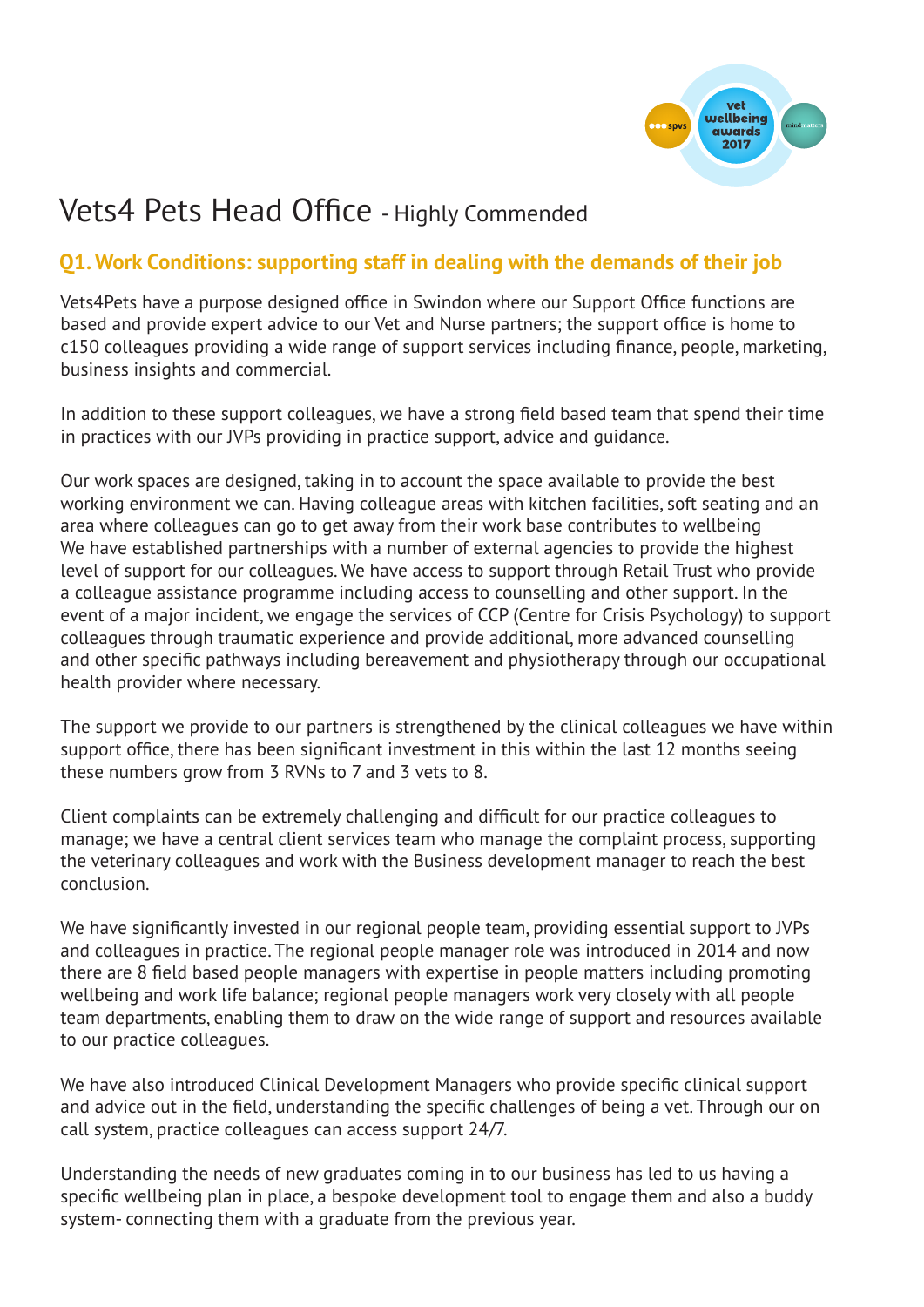#### **Q2. Balanced Workload: supporting work-life balance**

Within our support office, we operate an agile working arrangement- this means that our office based colleagues can work their weekly hours early or late to suit their lives whilst still providing an excellent service to the veterinary practices. In addition to flexibility on hours worked, colleagues can choose to work from home on occasion; we have technology to enable them to still answer all calls on their usual landline number. At times when there is additional workload, arrangements are made for colleagues to take back additional time they have worked. Within our support office we have a number of colleagues who work under a flexible working arrangement including reduced hours and condensed working weeks.

In providing support for our practice based colleagues, we guide the Vet partners in managing colleague's working hours in a proactive way. Practices are open long hours so it is important to manage shift patterns fairly and take in to account personal circumstances. When offering a practice colleague a job with us, the rota is discussed and agreed in advance and wherever possible an agreement is reached where both parties are satisfied with the arrangements. Recent examples of some alternative shift arrangements include an average of 30 hours a week but over a 4 week period the vet has one week off, another practice which is 24/7 operates a one week on, two weeks off system for its night vets.

One of our vet partners was asked to speak to LVS to highlight hers and ours flexible working policies; she has also been asked to write an article for Vet record and is now being contacted by numerous vets outside the group for advice.

Appreciating the times when colleagues may wish to have time off, we have special types of leave for our support office colleagues; Wedding leave, new pet leave, first day of school leave, moving day leave and flying the nest leave!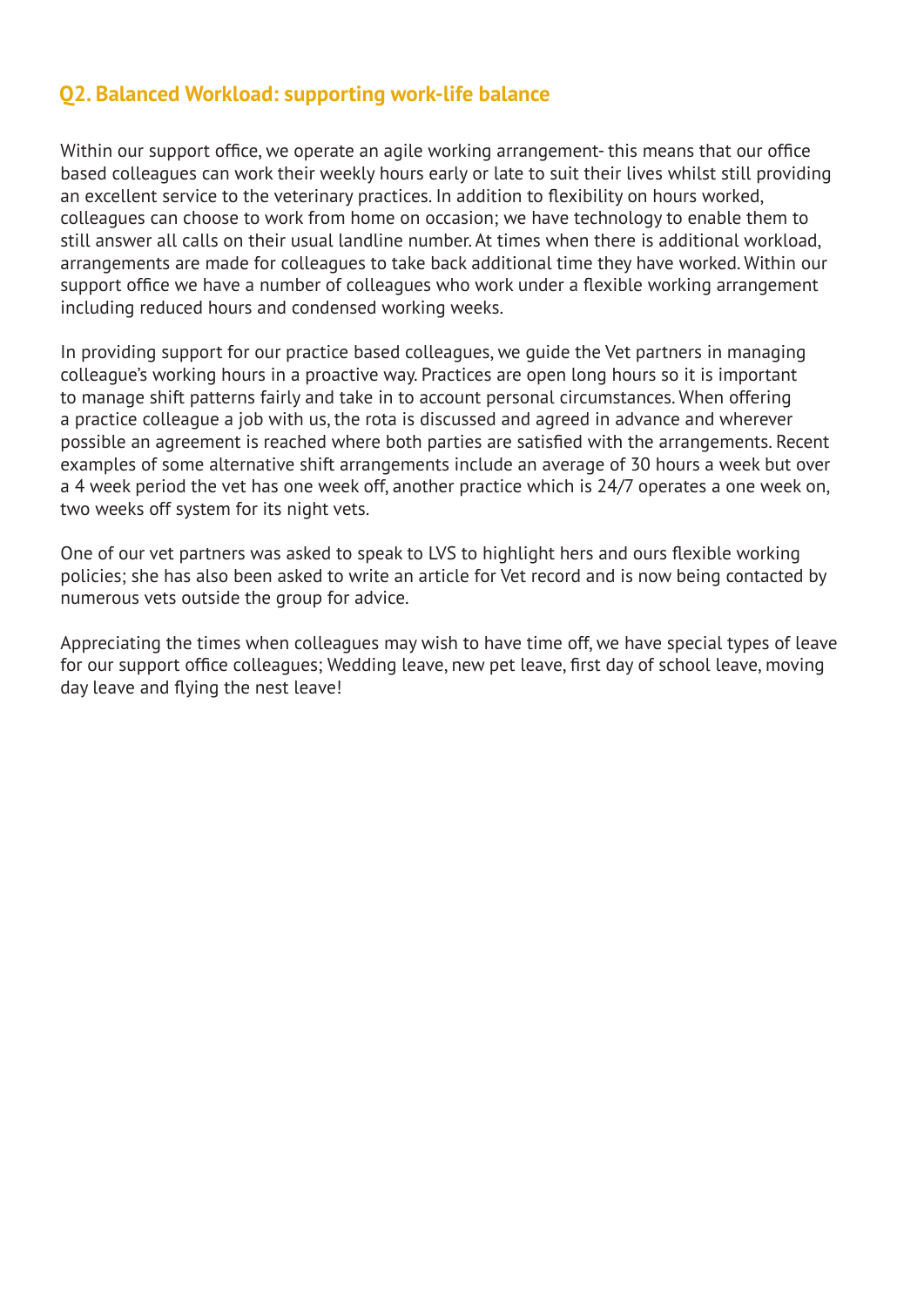#### **Q3. Relationships at Work: fostering effective working relationships**

Our new support office (Isambard House) was designed with fostering working relationships at the heart of it; there are small breakout areas where colleagues can have discussions, a large mezzanine area with kitchen facilities and ample seating for all colleagues to be able to get to know each other. There are regular events which allow colleagues to interact with one another including social events such as Halloween movie night, quiz nights, dog agility days and our regular So in The Know sessions bring all colleagues together to share information. When there is a project, people from across the support office are brought together to deliver this, enabling colleagues to better understand each other's work and strengthen relationships. With many colleagues being regionally aligned, the Annual Business Review process has helped to develop cross-department working and allows all colleagues to better understand each other's roles. Support office induction is key to fostering effective working relationships; colleagues join in a group so that they begin their journey with positive relationships; they also spend 4 days in a veterinary practice which enables them to understand how life is in practice, what the challenges are and how the support office function provides service to them. Having the insight to practice life enables our support office colleagues to provide the best service, understanding the context in which colleagues are working in. In addition, on an annual basis our colleagues are invited to attend for a Birthday breakfast with members of the executive board and other colleagues who have their anniversary at the same time; this is another touch point for colleagues to interact with people from other departments and build relationships.

This year, to celebrate 1 year in our new office and as part of our Corporate Social Responsibility plan we had over 80 colleagues taking part in work days for charities; this combined people from across departments to carry out gardening, decorating and general maintenance for various charities; we also have volunteers going to help at the food bank.

Our period end awards for support office star (voted for by support office) and support office colleague of the month (voted for by partners), also provides an opportunity for colleagues to get to know what other people do and achieve.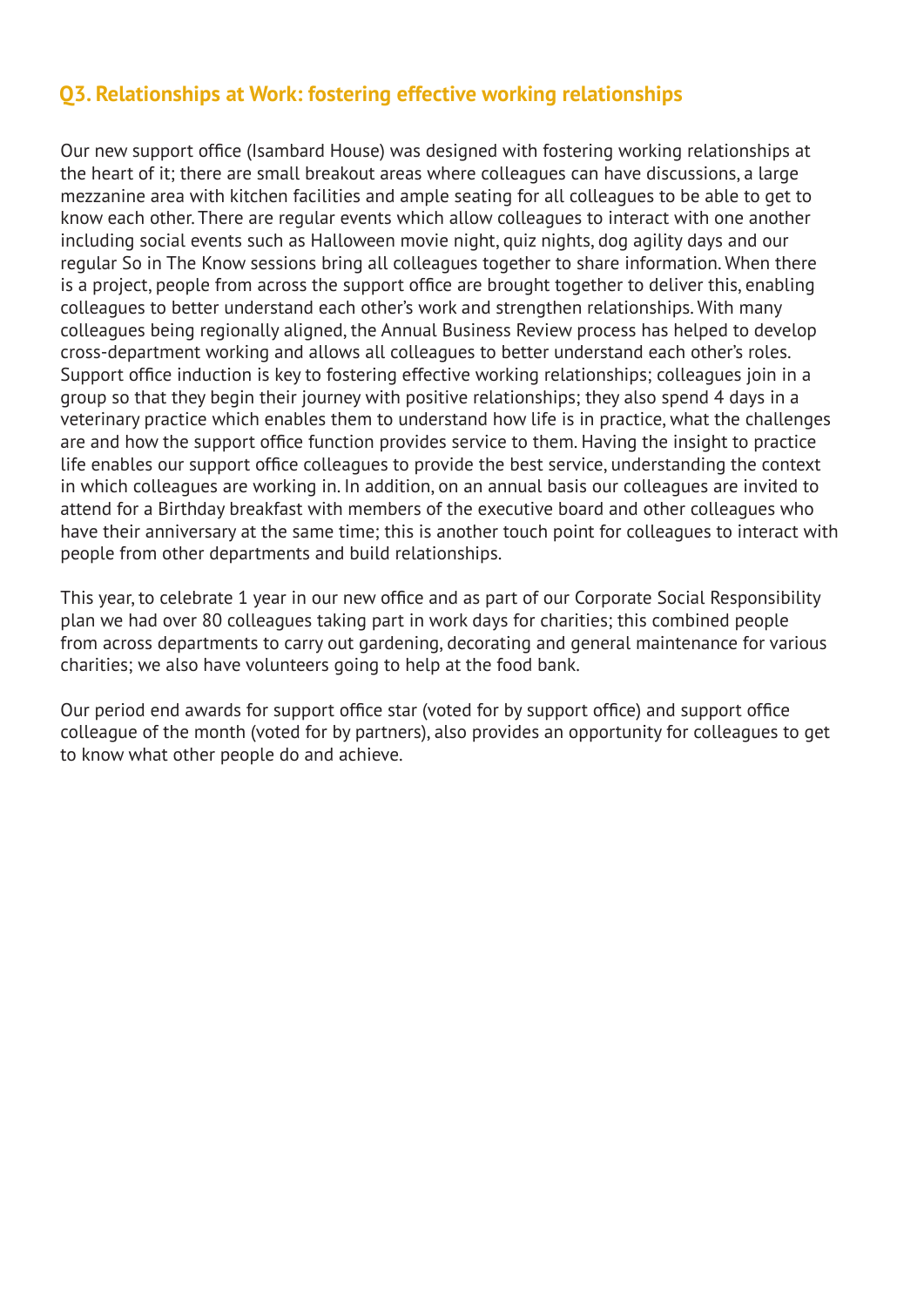# **Q4. Personal & Career Development: enabling staff to work effectively**

Personal and career development starts from joining our business, a 4, 8 and 12 week review is carried out to assess progress in their role, ensure they are settling in and that their expectation are being met.

Managers are expected to have a weekly one to one with their team.

Our 'being the best' appraisal system works on the basis of 6 month reviews- there is an end of year review where bonus and personal objectives are set and at 6 months the progress against these are assessed as well as development opportunities.

Annually we conduct a colleague engagement survey called Paws4Thought; this is an opportunity for colleagues to provide feedback on all aspects of the organisation; in 2017 we introduced a specific wellbeing question so we could understand how people would assess their own wellbeing.

Our learning academy responded to colleague feedback from the Paws4Thought survey and have;

- Launched Paws 2 learn sessions So far we have delivered 9 sessions with a total of 102 learning hours!
- Delivered a Security awareness week training within the support office 151 Hours of learning
- Wow programme This calendar year it is 100 with a mixture of SO,PAH and specialist division colleagues
- Coaching training 168 hours of learning
- Present with Impact training 140 hours of learning
- Field team mediation training 104 hours of learning
- Personal development training in Feb Providing up to 72 hours of learning
- Excel training up to 70 hours of learning.

Our internal learning academy offers a wide range of courses to support all aspects of development from clinical courses to leadership, mind matters and personal development including individualised coaching. Our learning and development team has grown to 5 FTE, demonstrating our commitment to colleague development. We have embraced the apprenticeship levy and consider whether an apprentice is appropriate for each of our support office roles when they are advertised.

Within the business there have been a number of internal promotions in the last 12 months at all levels, including up to the executive board. We operate a talent review process to identify talent and develop a succession plan. Individuals are encouraged to take ownership of their own development- we operate an internal development network called crossroads where colleagues can discuss their aspirations and better understand more senior roles.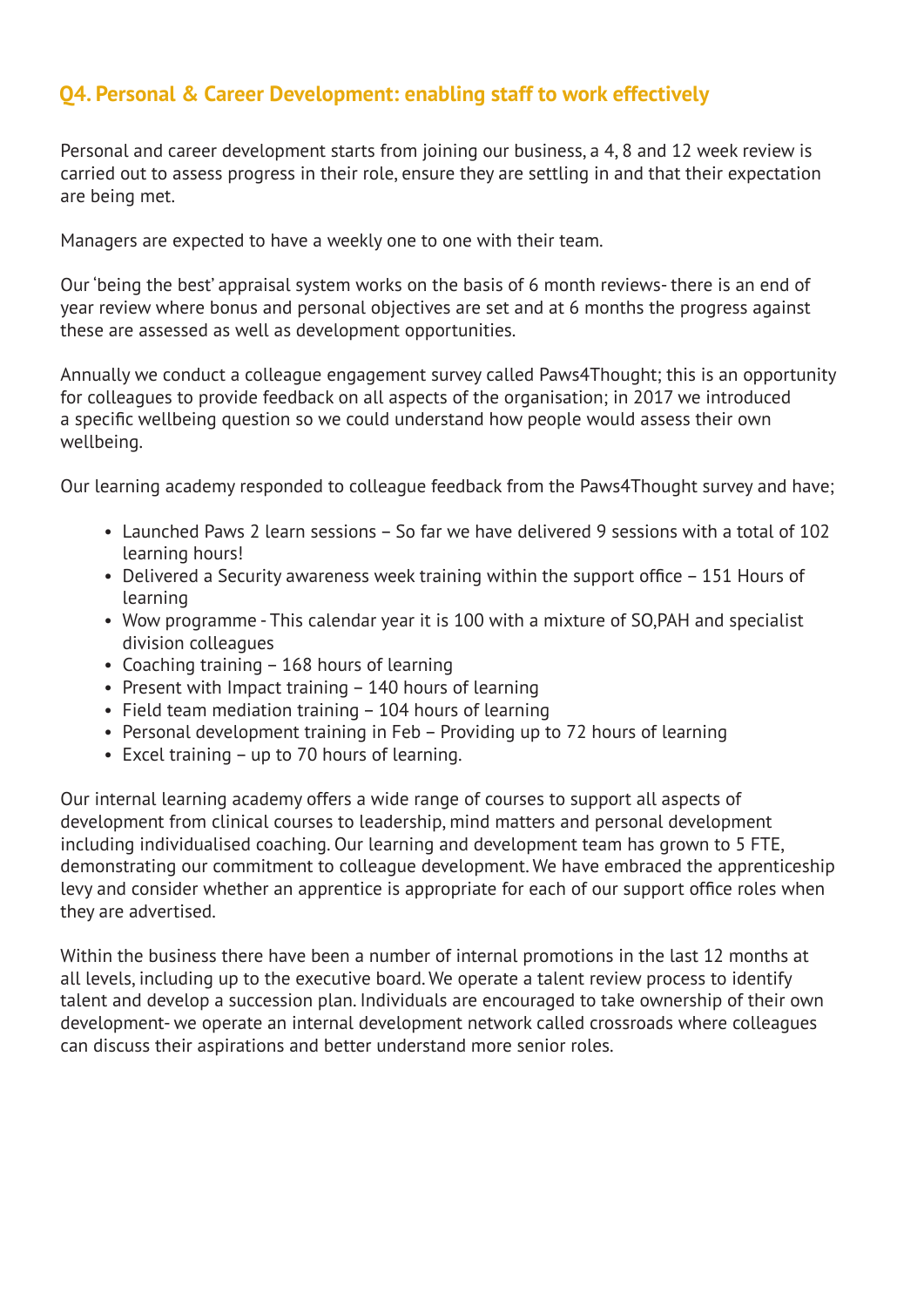#### **Q5. Control at Work: enabling staff to have a say in their work**

Within the support office, departments have regular team meetings where they discuss workload, up & coming projects and priorities; enabling them to contribute to the team plan and delivery. Teams hold a huddle on a weekly basis where anything can be brought up for discussion. Field based colleagues have the autonomy to manage their own diaries to meet the needs of the business as well as their own. Each regional team has a weekly call where business priorities and pending activity are discussed and the best approach is agreed.. There are a number of demands on colleagues within the business at varying times and having the flexibility to adapt their work approach during these times and in less busy times, promotes a healthy balance.

We have an internal Joint Venture Council; this is where elected Joint Venture Partners come together with senior leaders to discuss business developments and plans, they provide feedback, views and challenges encouraging 2 way communication and an active part in the decisions being made. To develop the JVC further, we have this year introduced a number of sub committees including a people subcommittee where the business changes/ developments can be discussed particularly taking in to account the impact on people.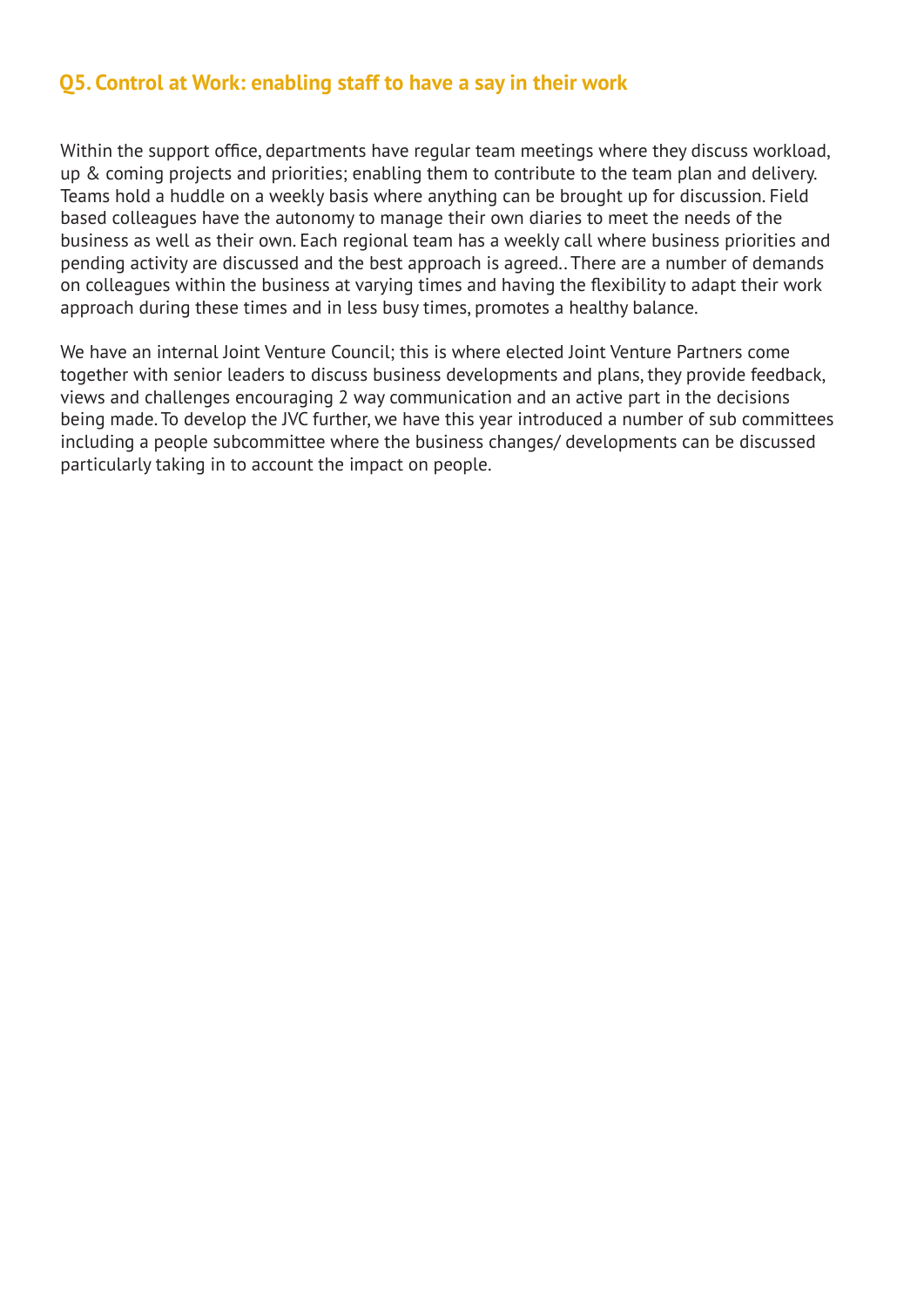Communication is at the forefront of everything we do; there are a number of channels that we use to communicate with colleagues across the business. For our support office colleagues we start the week with a whole support office huddle; this is an opportunity to share information and updates from across the business including weekly sales information, latest offers and celebrating support office colleague Birthdays.

Café briefings are held by a member of the executive team on a period by period basis, this is where they share high level updates and developments that are coming up in the business; these are held at different times of the day to enable as many colleagues as possible to attend. Based on feedback from colleagues around communication, we hold an event called SO in the know each quarter; each time there is a business update from one of the executive board members, followed by carousel sessions where different departments share their latest updates; at the most recent SO in the know, we had a guest speaker, one of our vet partners who came to talk about a day in the life of a JVP- enabling colleagues to get a great insight into the demands and challenges they face; this appreciation for JVPs should lead to better service for our partners. Our intranet system (The Kennel) holds important information, policies & procedures as well as business updates and information. There is a quarterly colleague magazine that is sent to colleague's home addresses; within this there will be clinical updates from Huw Stacey; clinical Director, a piece/ case study from one of our practices and the latest updates from across the business. For our practice based colleagues, we share a weekly briefing with all of their key information in respect of the support office departments- this includes information on any changes to policies/ procedures and other department information.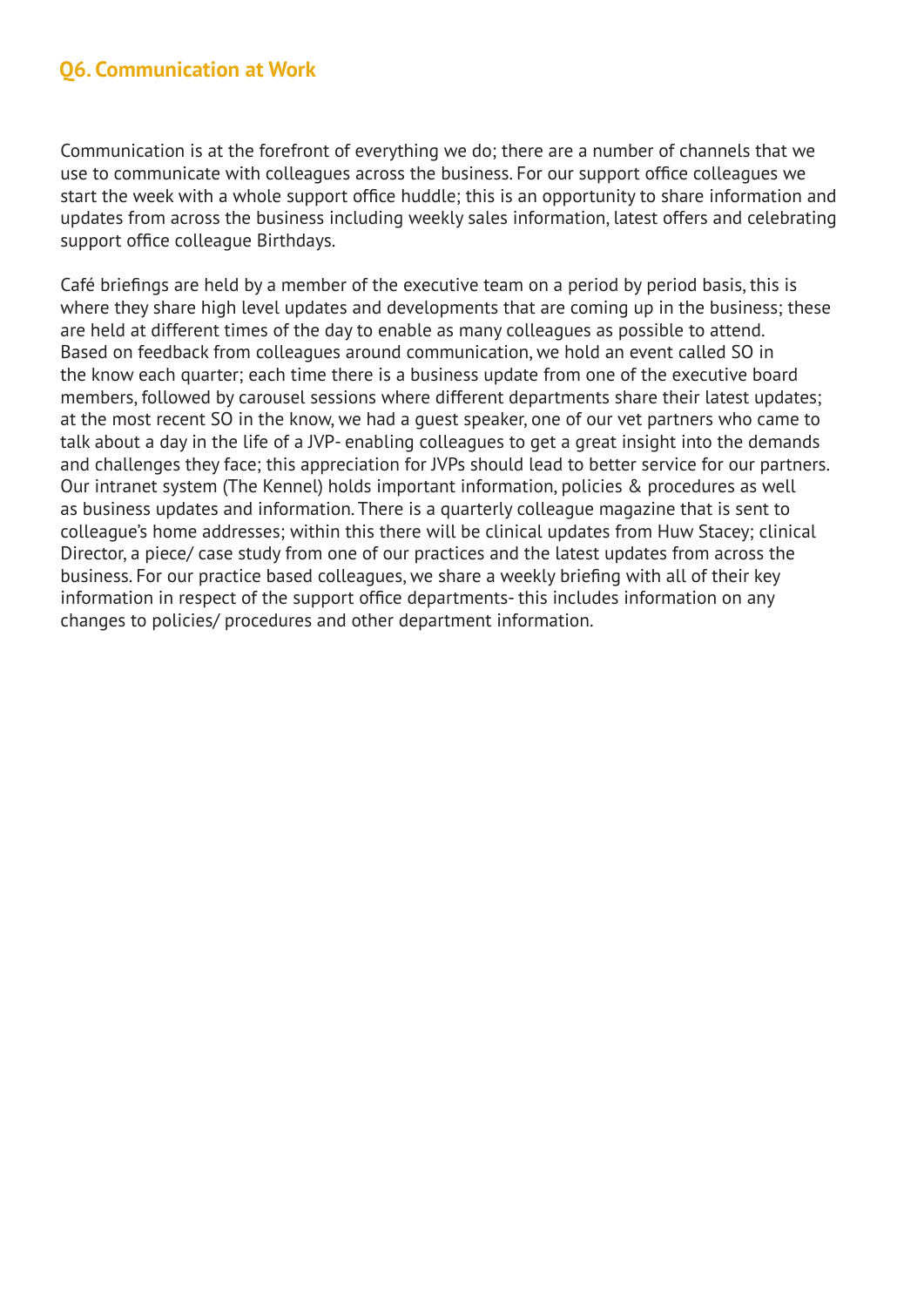## **Q7. Health & Psychological Wellbeing**

The support provided to our colleagues in respect of health and wellbeing has developed significantly in the last 12 months. We commenced the year with a wellbeing week to launch our wellbeing programme; this is being continued forward and we plan in 2018 to do this at two points in the year.

The programme compromises of 5 main streams; financial, emotional, nutritional, physical and national awareness days. Each week we post information relating to the given subject onto the 'Kennel' our colleague intranet. The idea behind the programme is that we know our colleagues already live busy lives, so the ideas that we will provide are quick and simple to implement into your life but could have a big impact on your wellbeing.

Within wellbeing week we celebrated Blooming Monday where colleagues wore bright clothes to work in order to raise awareness of Mental Health concerns- we raised £1406 for Mental Health Research UK.

A number of activities were organised for colleagues to attend, these included;

- Mindfulness sessions
- Health MOTs which were conducted by Nuffield Health
- Our wellbeing committee delivered a workshop on the Hakka which encouraged physical activity.
- Fruit was delivered to our support office and taken in to many practices by the field based teams
- The field based teams each received a graze box in the post.
- We developed a bespoke resilience & stress self-coaching pack, to enable colleagues to reflect and analyse personal resilience whilst providing the opportunity to develop resilience.

Mental health and wellbeing can be complex subjects to understand and as part of our commitment to supporting all of our colleagues within our Vet Group, we have launched a mental health awareness programme through our Learning Academy, this was developed in association with RCVS Mind Matters Initiative by Trevor Bell.

This training aims to help individuals better understand their own mental health and be able to spot early signs and symptoms in others. We firmly believe that by understanding more about our own mental health allows us to be able to offer early help and support to others as well as being able to look after ourselves better.

Within our future plans, we have budgeted for a part time Occupational Health Nurse to be employed which offers a new level of wellbeing support for our colleagues.

One thing that we love as colleagues is the ability to bring our dogs in to work, having animals around had a calming and positive affect on people's wellbeing, hence therapy dogs in hospitals so we feel very lucky to be able to do this; it also encourages colleagues to get out and walk with their pet companions during lunchtimes- often with other colleagues which promotes taking a break and physical exercise.